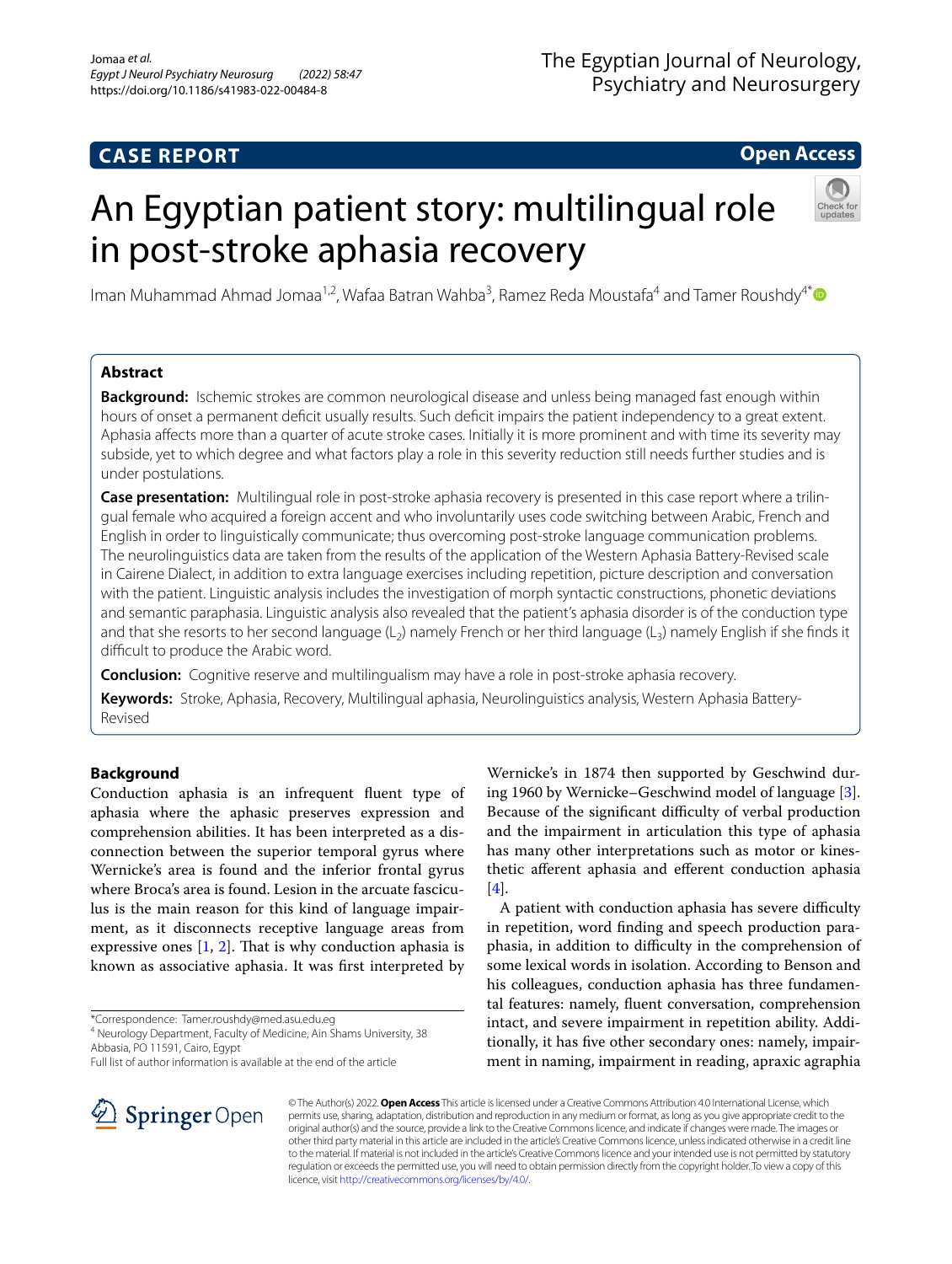which is the inability to write words with their proper letters as used in standard language and is referred to as orthographic production deterioration that is of variable degrees in conduction aphasia, ideomotor apraxia which is inability to pantomime gestures and tool-use in addition to other various neurological impairments that difer from one case to another. One additional signifcant feature in conduction aphasia is self-correction [\[5\]](#page-5-4).

In the current case, neurolinguistic analysis for a multilingual patient with conduction aphasia is presented with a highlight on Chomsky theory of language acquisition and language organ as well as role of multilingualism in aphasia recovery.

## **Case presentation**

A 44-year-old right-handed female patient, multilingual (Arabic, French, English) with no modifable vascular risk factors, had a motor car accident in August 2015 that caused her a compound fracture along her left upper fibula and tibia. The patient underwent an orthopedic operation. Unfortunately, this patient sufered from deep venous thrombosis along the operated leg with embolism that migrated to her right cardiac chambers and through a patent foramen ovale the embolism through her arterial tree reached the left middle cerebral artery causing her stroke (Fig. [1](#page-1-0)).

At baseline neurological assessment, the patient was conscious, yet alertness, attention, orientation could not be assessed secondary to her global aphasia with score of 19.4 on Western Aphasia Battery-Revised (WAB-R), this patient had dense right-sided weakness and hemi-hypoesthesia. The patient scored 15 on National Institutes of Health Stroke Scale (NIHSS) and modifed Rankin scale of 3.

The patient underwent intensive physiotherapy, and speech therapy. Within 6 months the patient achieved recovery with NIHSS reduction to 2 (mild-to-moderate sensory loss, mild-to-moderate aphasia) and her modifed Rankin scale became zero.

Upon the informal written consent by the patient, neurolinguistic analyses along frequent sessions were taken from the verbal production of the patient mainly using her  $(L_1)$  Arabic by a native speaker of Cairene Arabic under the supervision of two neurologists. Sessions included linguistic testing and therapy adopting WAB-R that was translated from English into the dialect of Egyptian Cairene Natives [\[6](#page-5-5)].

Regarding her aphasia, the patient had intact comprehension, moderate difficulty in expressing herself in spoken language with paraphasia and paragraphia. WAB-R score reached 84 and was classifed as conduction aphasia.

Linguistic testing and therapy was conducted targeting morphosyntactic constructions, phonological paraphasia, and semantic paraphasia.

<span id="page-1-0"></span>representing acute ischemic infarction along dominant language

The syntactic data are presented according to the following paradigm:

Line 1: Patient's output. Line 2: Morphosyntactic features. Line 3: Idiomatic translation of patient's output.

As for Arabic letters, its transliteration is presented in Tables [1](#page-2-0) and [2.](#page-2-1)

#### **Morphosyntactic structures**

hemisphere

a. Line<sup>1</sup> Bossi addressing a male person.

 $Line<sup>2</sup> Look + fem. 2nd pers. Pro.$ 

Line<sup>3</sup> Look.

- b. Line<sup>1</sup>Ana elna Dðar mesh <mark>h</mark>elwa. Line<sup>2</sup> I the eyesight not good + fem. Sing. Line<sup>3</sup> I have poor eyesight.
- c. Line<sup>1</sup> ?olek addressing a male person. Line<sup>2</sup> I present aspect  $+$  tell you  $+$  fem 2nd pers. Pro. Line<sup>3</sup> I will tell you.
- d. Line<sup>1</sup> Enti Saref addressing a male person.  $\text{Line}^2$  You + fem 2nd pers. Pro. Know + mas pers. Line<sup>3</sup> You know.
- e. Line<sup>1</sup> EnaharDa ana ∫o ɣl awy ba ʕdein ru: ħ hena.

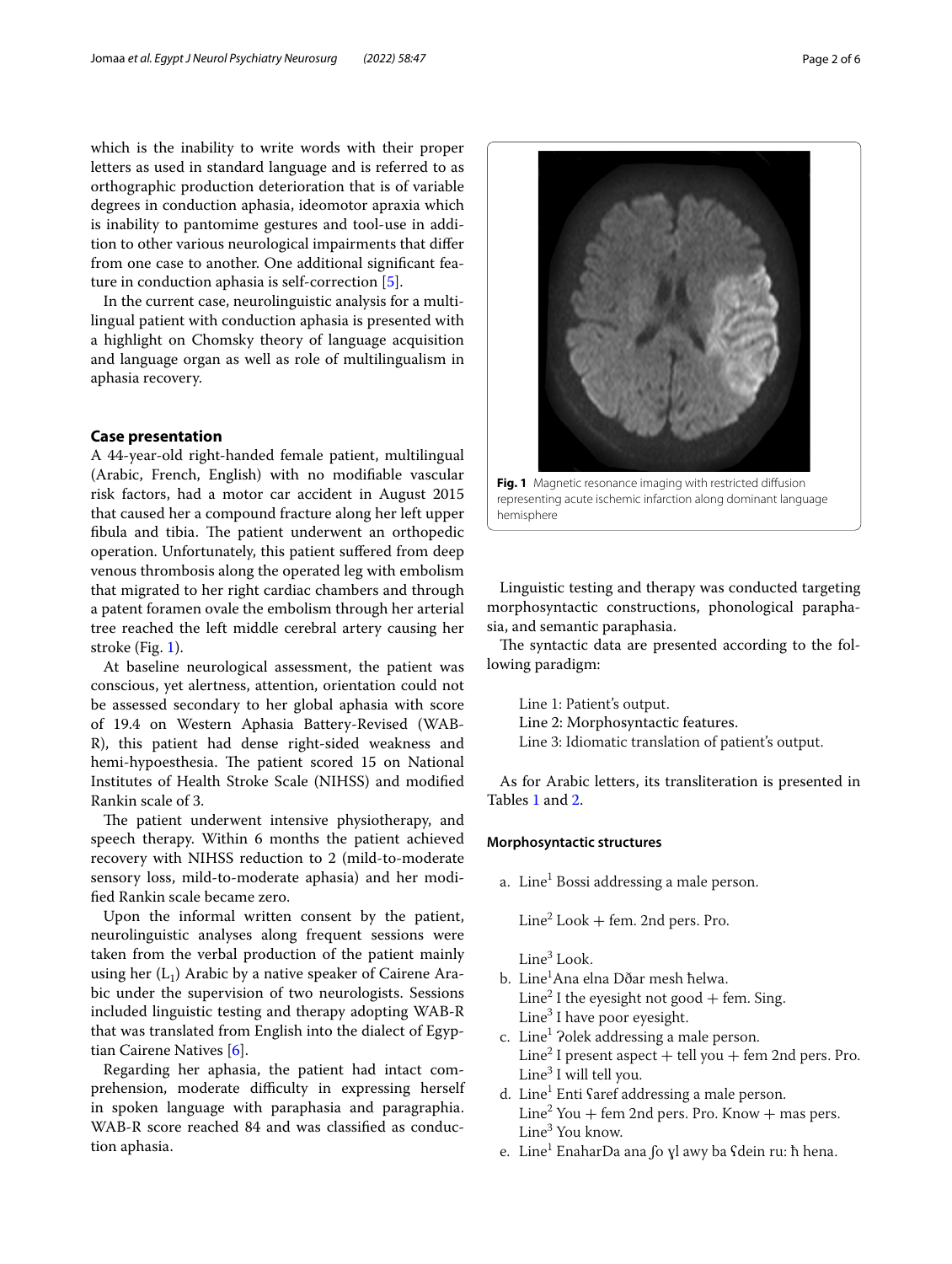## <span id="page-2-0"></span>**Table 1** Arabic transliteration alphabet

| <b>Arabic script</b> | IPA symbol                            |
|----------------------|---------------------------------------|
| ءَ - أ               | $\overline{\mathcal{C}}$              |
| ب                    | $\mathsf b$                           |
| ت                    | $\mathsf t$                           |
| ڽ                    | $\Theta$                              |
| ج                    | 3                                     |
| $\zeta$              | $\hbar$                               |
| خ                    | $\mathsf X$                           |
| ć                    | $\operatorname{\mathsf{d}}$           |
| ذ                    | ð                                     |
| J                    | r                                     |
| j                    | $\mathsf Z$                           |
| س                    | $\sf S$                               |
| ش                    | $\int$                                |
|                      | tſ                                    |
| ش<br>ص               | $\mathsf S$                           |
| ض                    | $\overline{D}$                        |
| $\, \Delta$          | $\top$                                |
| ظ                    | Dð                                    |
| ع<br>غ               | $\varsigma$                           |
|                      | γ                                     |
| ف                    | $\mathsf{f}$                          |
| ق                    | q                                     |
| ك                    | $\mathsf k$                           |
| ج                    | g                                     |
| J                    | $\begin{array}{c} \hline \end{array}$ |
| م                    | m                                     |
| Ù                    | n                                     |
| ٥                    | $\boldsymbol{\mathsf{h}}$             |
| و                    | W                                     |
| ی                    | j                                     |

<span id="page-2-1"></span>**Table 2** Phonetic description of distinctive Arabic sounds

| Symbol | <b>Phonetic description</b>           | Arabic script |
|--------|---------------------------------------|---------------|
| ħ      | Voiceless uvular fricative            | ج             |
| X      | Voiceless pharyngeal fricative        | خ             |
|        | Voiceless alveolar fricative emphatic | ص             |
|        | Voiced dental fricative emphatic      | ض             |
|        | Voiceless dental stop emphatic        | ط             |
| Dð     | Voiced interdental fricative emphatic | ظ             |
|        | Voiced pharyngeal fricative emphatic  | ٤             |
| γ      | Voiced velar fricative                | غ             |
| q      | Voiceless uvular stop emphatic        | ٯ             |

 $\text{Line}^2$  Today I work + n. Very then go + mas sing here.

Line $^3$  I had a lot of work today then I came here.

| f. Line <sup>1</sup> Ana xala S etnein sana we morte xalas.          |
|----------------------------------------------------------------------|
| Line <sup>2</sup> I just 2 year and dead (fr.) + fem. Finally.       |
| Line <sup>3</sup> I will be dead in 2 years.                         |
| g. Line <sup>1</sup> El scene dah  rock kebeera left, right dah rock |
| bas grgreen.                                                         |
| Line <sup>2</sup> the scene this + mas sing  rock big + fem          |
| sing left, right this $+$ mas sing. Rock green.                      |
| Line <sup>3</sup> In this scene, there is a big rock on the left and |
| a green one on the right.                                            |
|                                                                      |

# **Phonological paraphasia**

The following data are taken from the patient's repetition task where she has this ability damaged in an obvious way. However, she resorted to code switching in some words in order to avoid phonological mistakes which corroborates with the fact that conduction aphasics are aware of their linguistic mistakes. The phonological data are presented in the following paradigm:

Line<sup>1</sup> Patient's actual speech. Line<sup>2</sup> Phonological features. Line<sup>3</sup> Translation.

## *Phoneme omission/deletion*+*insertion*

a. Mokken instead of /momken/

/m/ deletion, /k/ insertion

## Please

- b. here ? instead of /ħarra ?/ /a/ deletion, /e/ insertion Spicy
- c. /ħadi: qah/ instead of /el ħadi: qah/ Defnite article /el/ deletion The garden
- d. /heda ?/ instead of /ehtijag/ Initial /e/ deletion, /t/ deletion changed to /d/, /j/ deletion, final sound /g/ deletion, /?/ Need
- e. /Saleħ/ instead of /Saleħah/ /ah/ deletion which is a fem. feature. A good female person
- f. /ʃaħat/ instead of /ʃaħatah/ /ah/ deletion which is a fem. feature. A female beggar

# *Phoneme substitution*

- a. /Elmawgu:d/ instead of /elmawDu: ʕ/
	- /g/ deletion, /D/ insertion /d/ deletion, /ʕ/ insertion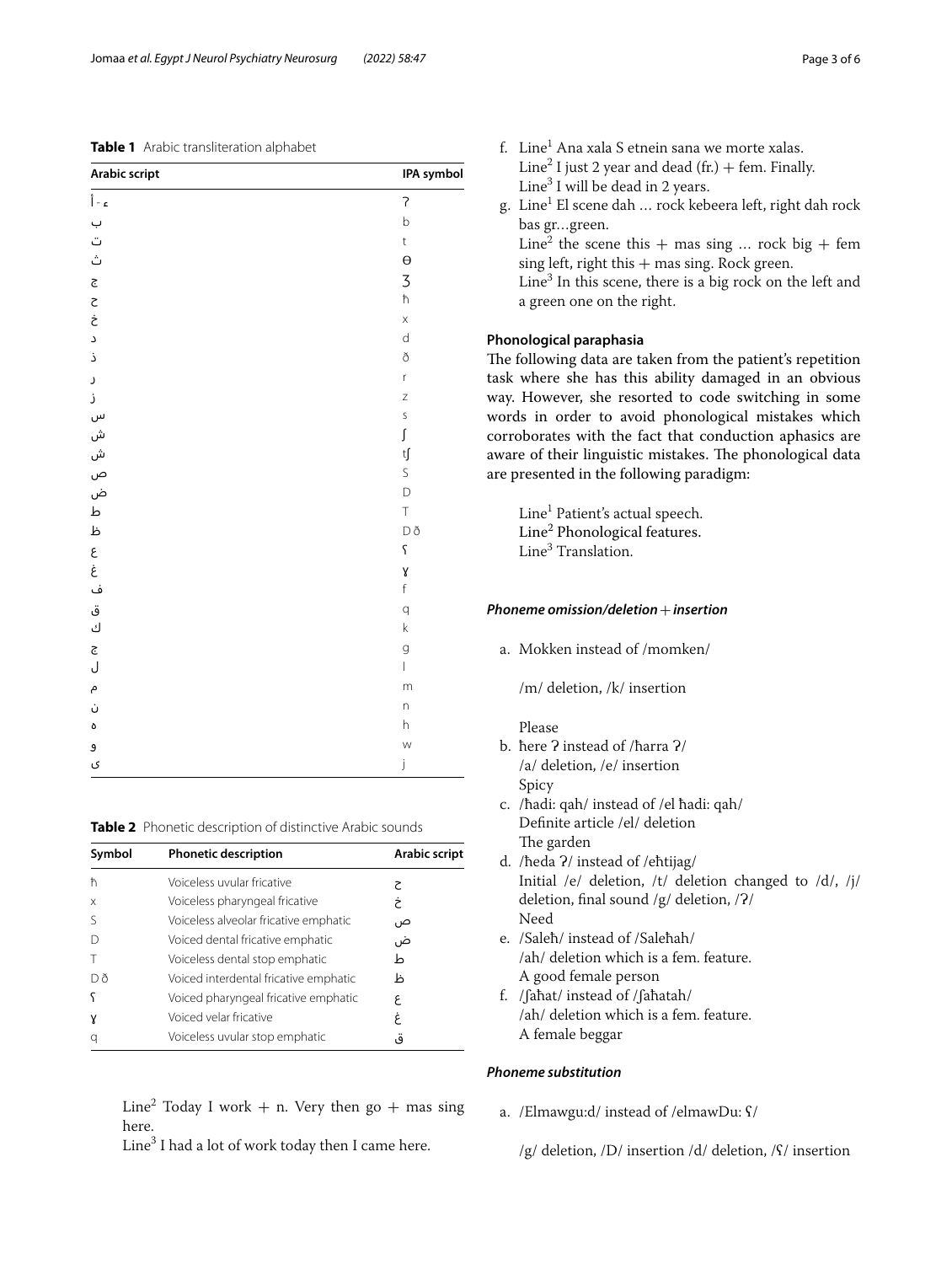- b. Sams instead of /ʃams/ /s/ substituted by /ʃ/ Sun
- c. /Nu: x/ instead of /nu: ħ/ But she self-corrected it /x/ substituted by /ħ/ Noah
- d. /nu:r/ instead of /ro ħ/ But she self-corrected it /u:/ substituted by /o/ Soul

## *Morpheme substitution*

In this section the patient resorts to code switching in order to produce the easiest word from an articulation point of view.

- a. Wall instead of /ħe Tah/
- b. Test instead of /emteħan/
- c. Laugh instead of /yedħak/
- d. Apple instead of /tofaħah/
- e. Fear instead of /xof/
- f. Car instead of /ʕarabejah/

# **Semantic paraphasia** *Avoiding negation element*

a. / ħelw awy/ instead of /mafehu: ʃ mo ʃkelah/

(Very good) instead of (no problem at all)

Alright/okay

b. /ana ʕajza ʕarabi: / instead of /ana mesh ʕajza ʕarabi: /I want  $+$  fem 1st Pro Arabic instead of I not want  $+$  fem 1st Pro Arabic I do not want to speak in Arabic.

## *Morphosyntactic structures*

a. Line $^{\rm 1}$  Ana xala s $^{\rm c}$  etnein sana we morte xalas

Line<sup>2</sup> I just 2 year and dead (fr.)  $+$  fem. Finally

Line<sup>3</sup> I will be dead in 2 years.

## *Irrelevant speech*

Answering a question about getting tan at the sea, the patient replied by telling a story about her glasses that fell into the sea.

# **Discussion**

Along the current case report a multilingual female who sufered from post-stroke aphasia later on she recovered from global to conduction fuent aphasia within 6 months. It is hypothesized that being multilingual may have aided recovery like the cognitive reserve concept that guards against dementia. Linguistic analysis are conducted by the investigation of grammaticality of the morphosyntactic structures, and by the investigation of phonological production as well as investigating the semantic context. The data are analyzed according to the application of Chomsky's principles and parameters of universal grammar  $[7-9]$  $[7-9]$ ; as well as the generative phonology [[7–](#page-5-6)[10\]](#page-5-8) and semantic analysis in order to investigate all the linguistic levels in the given context and the processing of syntactic structures of the aphasic's verbal production [\[11\]](#page-5-9).

The case presented in the current paper as previously mentioned is multilingual. Multilingualism has a great positive efect on the human brain. Before sufering from stroke, the patient spoke three languages fuently; namely, Arabic, French and English. She maintained some linguistic features of each language. Therefore, the patient was able to overcome her communicative problems through spontaneously using code switching from one language to the other; aiming at conveying all her ideas and thoughts 'gist' [[12](#page-5-10), [13\]](#page-5-11).

Unique as it may seem; however, it is not the only case to be detected. Dr. T is a 77-year-old right-handed female who speaks Cantonese L1, English L2, and Mandarin L3. She showed an involuntary and uncontrolled code switching. Results of post-stroke testing showed normal cognitive ability [[14\]](#page-5-12).

EC is a 49-year-old right-handed male who speaks Hebrew as his L1, English L2, and French L3 with chronic mild non-fluent aphasia. The patient had a cross-linguistic recovery in his morphosyntactic verbal production; although treatment was conducted in his second language (English) [[15\]](#page-5-13).

The current case verbal production showed a feature of a foreign accent syndrome though she is Egyptian. Her multilingual abilities helped her recovery with overcoming on her phonological paraphasia by choosing an alternative verbal production from any of the languages she speaks, therefore her linguistic brain abilities developed after the stroke.

Linguistic analysis revealed that the patient resorts to her second language  $L_2$ ; namely French or her third language  $L_3$  namely English if she finds it difficult to utter the Arabic word. She has always preferred to answer the Arabic questions in English or in French.

When the patient was asked a question requiring an answer to be in numbers, she started by counting from 1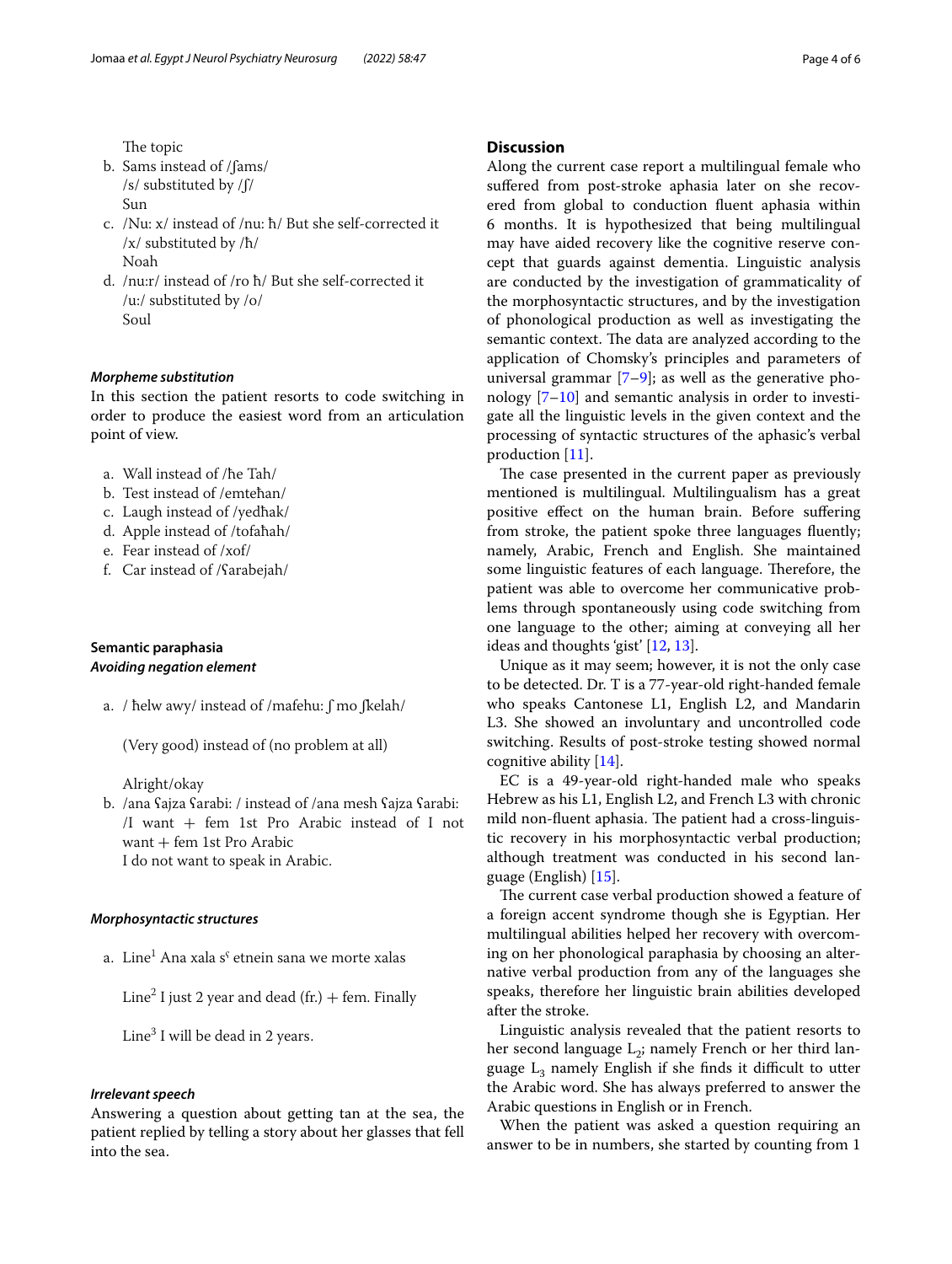then go on until she reached the number in target, then she uttered it in French or English. When she was asked to read numbers, the same case applies. When she saw four-digit numbers or more, she tries to avoid reading.

As for reading texts, the patient ignores reading function words, though not always. When asked if she understood what she read, she said yes but she could not explain. The tests were meant to be conducted with the usage of Arabic language, Egyptian dialect; however, the linguist, tested the patient in English and in French. The patient showed interest in reading English and French tests; however, she did not understand the texts either and same observations were detected.

In this case report, it is assumed that aphasics maintain the instinct faculty of language because they simply have human brains, the nature of their brains allow the aphasics to try to re-communicate. According to Steven Pinker, "language is not a cultural artifact that we learn the same way we learn to tell time, or tie our shoe. Instead it is a distinct piece of the biological makeup of our brains. Cognitive Scientists have described language as 'psychological faculty', a 'mental organ', a 'neural system' and a 'computational module' [\[12](#page-5-10), [13\]](#page-5-11).

The patient showed a very good but gradual response to treatment. The case was somehow similar to a child learning a language. As no one can predict what words would spontaneously be uttered in a given situation, because human are not prepared with a list of sentences or phrases; therefore, a language cannot be considered as a mere mental lexicon inventory. The brain must contain a 'recipe' or a 'program' that can build an unlimited set of sentences out of a finite list of words. 'This program is the mental grammar not the pedagogical one. The case with children is that they develop these complex grammars rapidly and without formal instruction to produce novel sentences proving that language is innate and that their brains must be equipped with a 'Universal Grammar', that may be in the form of a bodily organ. Parallel to this, the patient in our case was able to restore her language again; most probably because of the hypothetical grammar organ [[7,](#page-5-6) [9](#page-5-7)].

An aphasic can use his mouth to eat, to drink and to blow candles, can use his teeth and tongue to chew and swallow food but not to articulate language. This indicates that the neurological link between the mouth and the brain is only impaired in the language organ [[7,](#page-5-6) [9](#page-5-7)].

The patient shows similar aspects of phonological mistakes as well as syntactic ones in all three languages. She also has an obvious problem in understanding the meanings of long and short sentences when reading them.

The patient cannot always express the ideas in her mind, but the ideas seem to be there somewhere in her brain. She seems to know the 'gist' of what she wants to say, despite the fact that she seems not to know the 'gist' of what she reads. For a normal person the surrounding environment forces the speaker to create a bunch of words refecting the variety of things that the speaker sees or feels (perception). The case is different with aphasics, they seem to know but it is difficult to express. The patient keeps saying /mish keda ya3ny/ /mish awy ya3ny/ When she feels that words are trapped in her brain, she asks the one she speaks with to say them on behalf of her. She keeps trying to deliver them by mimic. Albert Einstein sums it up, before the words are connected to any logical construction they seem to be clear images.

The patient seems to our surprise is maintaining the parameter setting of the three languages, though seemingly lost a big part of the Arabic one. Arabic is her mother language and at the same time one of the scrambling languages because of the case markers /enta/ …. / enty/. Experimental studies of baby cognition showed that infants have the concepts of an object before they learn any words for any objects. It could be concluded that an aphasic in a progress stage of treatment restores these concepts. According to Chomsky, the unordered super rules (principles) are universal and innate. Children are born with these principles and they only have to know the parameter value; head-frst, and head-last [\[7](#page-5-6)[–9\]](#page-5-7).

## **Conclusion**

Multilingualism may have a role in post-stroke aphasia recovery.

#### **Abbreviations**

NIHSS: National Institute of Health Stroke Scale.; WAB-R: Western Aphasia Battery Revised.

#### **Acknowledgements** Not applicable.

#### **Author contributions**

IJ, TR: conceptualization, formal analysis and investigation, writing—original draft preparation, writing and editing. WW, RM: conceptualization, supervision. All authors read and approved the manuscript.

#### **Funding**

No funds were received to fulfll this work.

#### **Availability of data and materials**

The corresponding author takes full responsibility for the data, has full access to all of the data, and has the right to publish any and all data separate and apart from any sponsor.

#### **Declarations**

#### **Ethics approval and consent to participate**

All procedures performed in the study were in accordance with the ethical standards of the Faculty of Medicine, Ain Shams University Research and Ethical Committee, and with the 1964 Helsinki declaration and its later amendments or comparable ethical standards.

The study was approved by Ain Shams University—Faculty of medicine ethical committee in 8 September 2021.